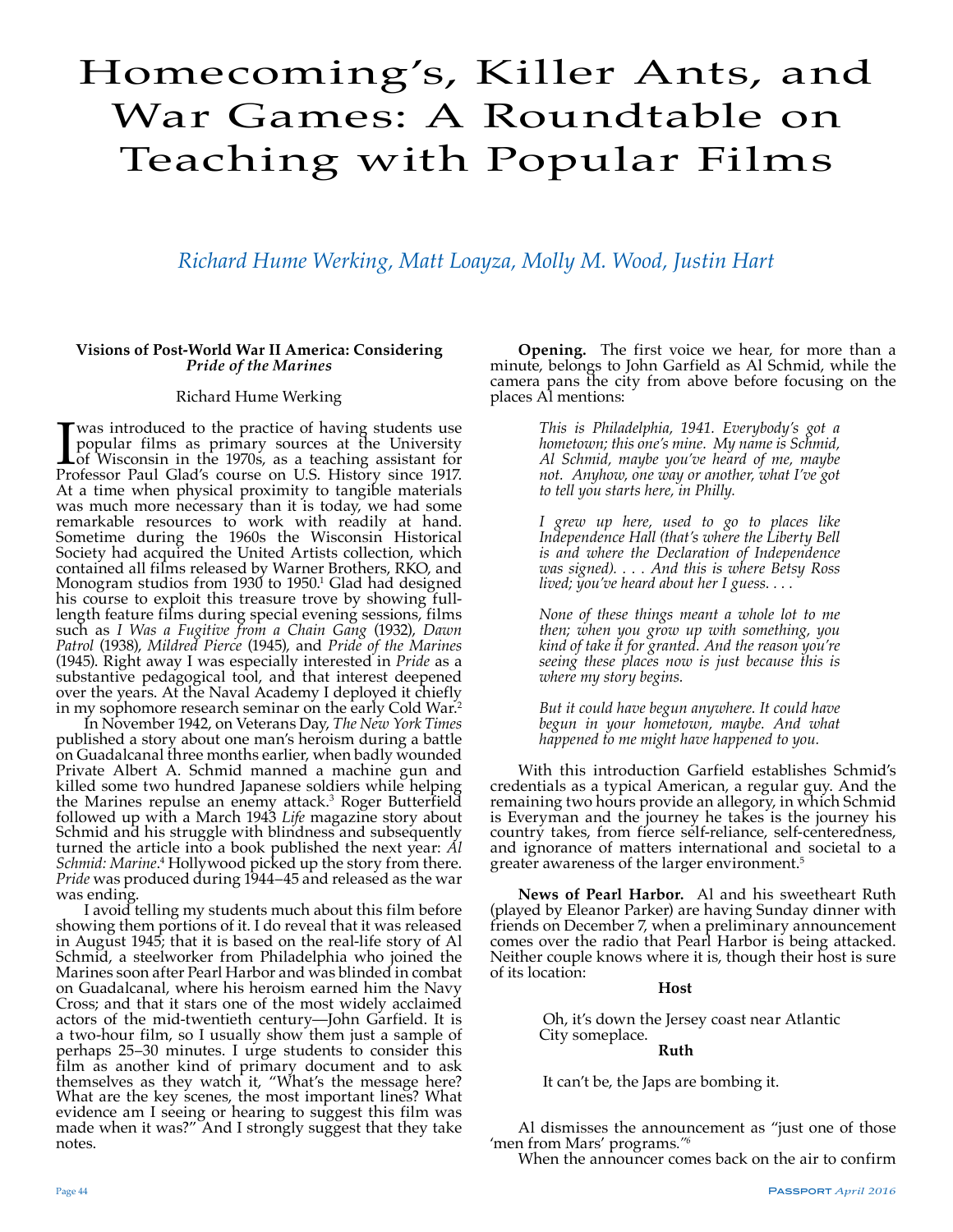the news and announce that the United States is effectively at war with Japan, the hosts' 13-year-old daughter asks, "Are you going to be a soldier, Al?" He replies, "Nah, I'm going to Canada and shoot bears."

**Blindness.** But Al joins the Marines instead, is blinded on Guadalcanal, and begins a months-long hospital stay. Some of the most affecting scenes in the film take place in the San Diego Naval Hospital. When Al's bandages are removed from his eyes, he can't accept the fact that he has been blinded. When handed a braille card, he reacts angrily. "This is for blind people . . . I don't want any of this stuff, I want to stand on my *own*."

**Hopes and Fears.** One of the longest and richest scenes occurs in the hospital's recreation room during a bull session, as Al and seven or eight other wounded Marines share their hopes and fears about the postwar world facing them.

# **Bill**

Twice in his life my old man got his name in the papers; the first time in 1917, he was the first to enlist in Milwaukee; and the second time in 1930, he was the first vet to sell unemployed apples. . . .

**Lee Diamond** *(Al's buddy and machine-gun loader on Guadalcanal; played by Dane Clark)*

C'mon, climb out of your foxholes. You think nobody's learned anything since 1930? You think everyone's had their eyes shut and their brains in cold storage?". . . .

# **Bill**

I'm scared. I wasn't half as scared on the Canal. If a man came along, anybody, and told me I'd have a decent job for the rest of my life, I'd get down on my knees and wash his feet.

#### **Veteran #2**

Well, I'm not scared.

# **Veteran #3**

You talk like a guy with dough in the bank. You ask me what I want out of life? I'm not an ambitious guy, thirty bucks a week, enough to take my girl out on a Saturday night, a ball game on Sunday. That's about all I ask. Or is that too much?

# **Veteran #2**

You're a cinch. Things are different now, the whole country has its eyes open; it won't be like 1930 again.

#### **Veteran #3**

That's pretty music, but I don't understand the words.

#### **Veteran #2**

What about the GI Bill of Rights? I'm going to college on that. They guarantee your old job back, Bill. . . .

# **Bill**

Do they?.... My old boss wrote me, "I'm in a new business and your old job just ain't"; there's nothing in the GI Bill of Rights to cover that. You can't get your job back if it doesn't exist.

#### **Veteran #2**

# Yeah, that's got to be considered.

# **Bill**

Considered?. . . . How about them considering this silver plate in my head? How long did we get to consider when they said 'Hit the beach' at Guadalcanal; they said 'Go' and we went? That's OK; well, I want some considering now. I've got a wife and I want to support her. The doc says I can never do heavy work again, ever. Well, I want to work. . . . How do I know anybody will ever want me?

#### **Veteran #4**

Yeah, when I get back to El Centro I'll probably find some Mexican's got my job.

The camera shifts to one of their fellow Marines in B Company, a wheelchair-bound Mexican who has been listening to the conversation off to the side and now wheels away.

#### **Lee**

You dumb coot! He's got more foxhole time than you've got in the Marine Corps.

# . . *.* **Veteran #3**

 So maybe we'll even have prosperity for two years after the war while we catch up on things. . . . But what happens after two years? . . . .

#### **Al** *(smiling)*

A bonus march.

# **Lee**

No sir. You guys think that because you did the front-line fighting you can take a free ride on the country for the rest of your lives? No sir. . . . I fought for me, for the right to live in the USA. And when I get back to civilian life if I don't like the way things are going, okay, it's my country, I'll stand on my own two legs and I'll holler. If there's enough of us hollering, we'll go places, check?...

#### **Veteran #2**

I'm going to be a lawyer. Who says in ten years I won't be a congressman? I'm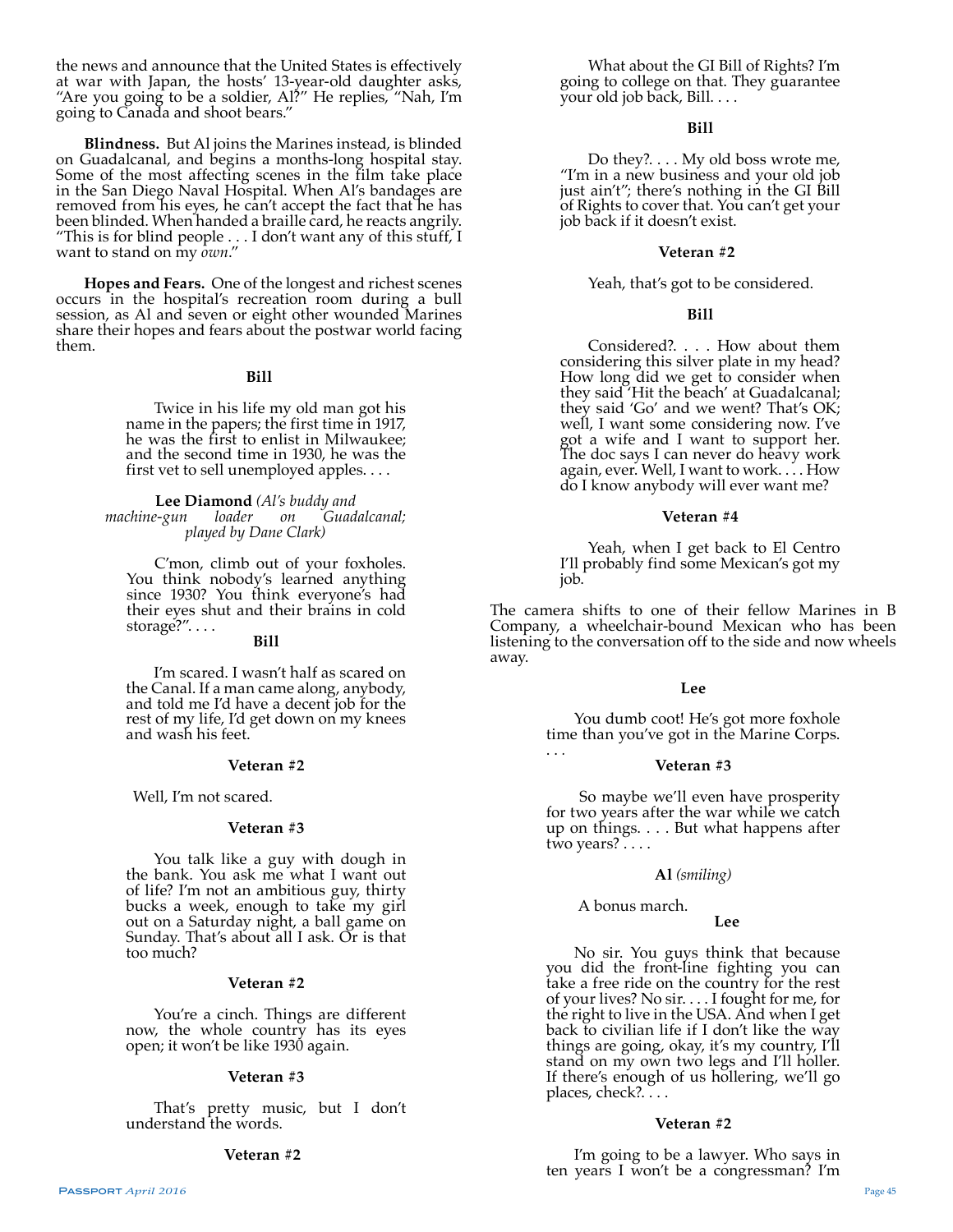going into politics with both feet. And if I have anything to say about it my kid isn't going to land on any beachhead, and if any old windbag tries to sell me on the idea of shipping oil to Japan, or doing business with any new Hitler, he'd better start ducking.

#### **Bill**

OK, Junior, I'll check that… I'll put a little handwriting on the wall for you… and whoever's running the country better read it, too: no apples, no bonus marches. Now paste that in your hat, Congressman.

#### **Lee**

*("America the Beautiful" playing in the background)* One happy afternoon when God was feeling good, he sat down and thought of a rich, beautiful country, and he named it the USA. . . . Don't tell me we can't make it work in peace like we do in war. Don't tell me we can't pull together. Don't you see it,

#### **Al**

I don't see none of those things*. (He stumbles away.)*

**On the train.** After a few months of convalescence, Al and Lee are sent east by train to their hometowns shortly before Christmas, where each is to receive the Navy Cross for valor, Al in Philadelphia and Lee in Brooklyn. A contemporary movie reviewer described Al in this scene as being engulfed by "pride, bitterness, fury, self-pity, despair.'

# **Lee**

Al, look; in a war somebody gets it, and you're it. Don't you think I'd crawl on my hands and knees to a doctor if he could take an eye out of my head and put it in yours? But he can't. . . . Believe me, you ain't been a sucker. There ain't a guy who's been killed or disabled in this war who's been a sucker. . . . Everybody's got problems. . . .

# **Al**

What problems have *you* got? You're in one piece, ain't you?. . . . When you go for a job there ain't nobody gonna say "We 've got no use for ex-heroes like *you*."

#### **Lee**

That's what *you* think. . . . There's guys that won't hire me because my name is Diamond, instead of Jones. Because I celebrate Passover instead of Easter. . . . You and me, we need the same kind of a world, we need a country where nobody gets booted around for *any* reason.

**Final Scene.** Al and Ruth are leaving the Philadelphia Navy Yard after the Navy Cross ceremony. They get into a cab, and the cabbie asks, "Where to, folks?" With a smile on his face and his arm around Ruth, Al provides the

last word: "Home." The music swells, an amalgamation of the "Marines' Hymn" and "America the Beautiful," as the camera fades from the happy couple and focuses on Independence Hall. As the music's last note sounds, "THE END" is superimposed over the Marine Corps' official insignia—the Eagle, Globe, and Anchor.

# **HUAC and the "Hollywood Ten"**

Ī

*Pride* is an intelligent film, and it enjoyed an overwhelmingly positive reception. The Marine Corps arranged banquets in twenty-eight American cities, where it was shown to Guadalcanal veterans and local officials. The State Department used short-wave radio to broadcast the story to foreign countries, touting it as "an example of the American way of life."8 The movie reviewer for *The New York Times* provided an especially glowing review, which began:

The vital and delicate subject of the rehabilitation of wounded men—a subject which has broad implications to civilians as well as service men today—is treated with uncommon compassion, understanding and dignity, as well as with absorbing human interest. . . . Albert Maltz took the journalistic accounts of Schmid's experience and translated them into a solid, credible drama, composed of taut situation and dialogue. . . . His ear for the current idiom . . . is eminently indicated in some of the best talk we've heard on the screen. And Delmer Daves directed the document— for a document it actually is—with brilliant pictorial realism and emotional sympathy.9

Even Henry Luce's *Time* magazine took only a passing shot at the film for serving as "a rostrum for liberal polemics," while strongly praising its "compelling doggedness and honesty." The review went on to call *Pride* "exciting because the screen is so unaccustomed to plain talk— to see and hear the angry discussion of postwar prospects." And *Collier's Year Book* likewise noted that "the real theme of the picture was the adjustment to a postwar world by returning war veterans," and the reviewer praised it for having "performed a public service in making civilians understand the problem."10

But not everyone was a fan. In 1947, after the Republican sweep of the congressional elections in 1946, the House Un-American Activities Committee (HUAC) launched an investigation of the movie industry. Eventually it cited ten writers, producers and directors—the Hollywood Ten for contempt for refusing to cooperate with the committee and answer questions about their membership in the Communist Party. According to Ian Hamilton, HUAC focused on three movies in particular: *Pride of the Marines*, *Wilson* (1944), and one of the most popular films of 1946 (it won seven Oscars, including Best Picture), *The Best Years of Our Lives*. 11 Apparently, a majority of the committee deemed all three of these works overly critical of American economic or political life, and unlike the *Time* reviewer they were in no mood to give *Pride* a pass as "a rostrum for liberal polemics."

Consequently, an additional advantage in using this film as a teaching tool is the opportunity it offers to segue into an investigation of HUAC and the Hollywood Ten episode as a precursor to the antics of Senator Joseph McCarthy, which began three years later. Since *Pride* is such an obviously patriotic work, students are surprised when they learn that its screenwriter, Albert Maltz, was one of the ten men who were hauled before Congress, accused of anti-American and pro-communist sympathies, and as a result served time in prison and were blacklisted in Hollywood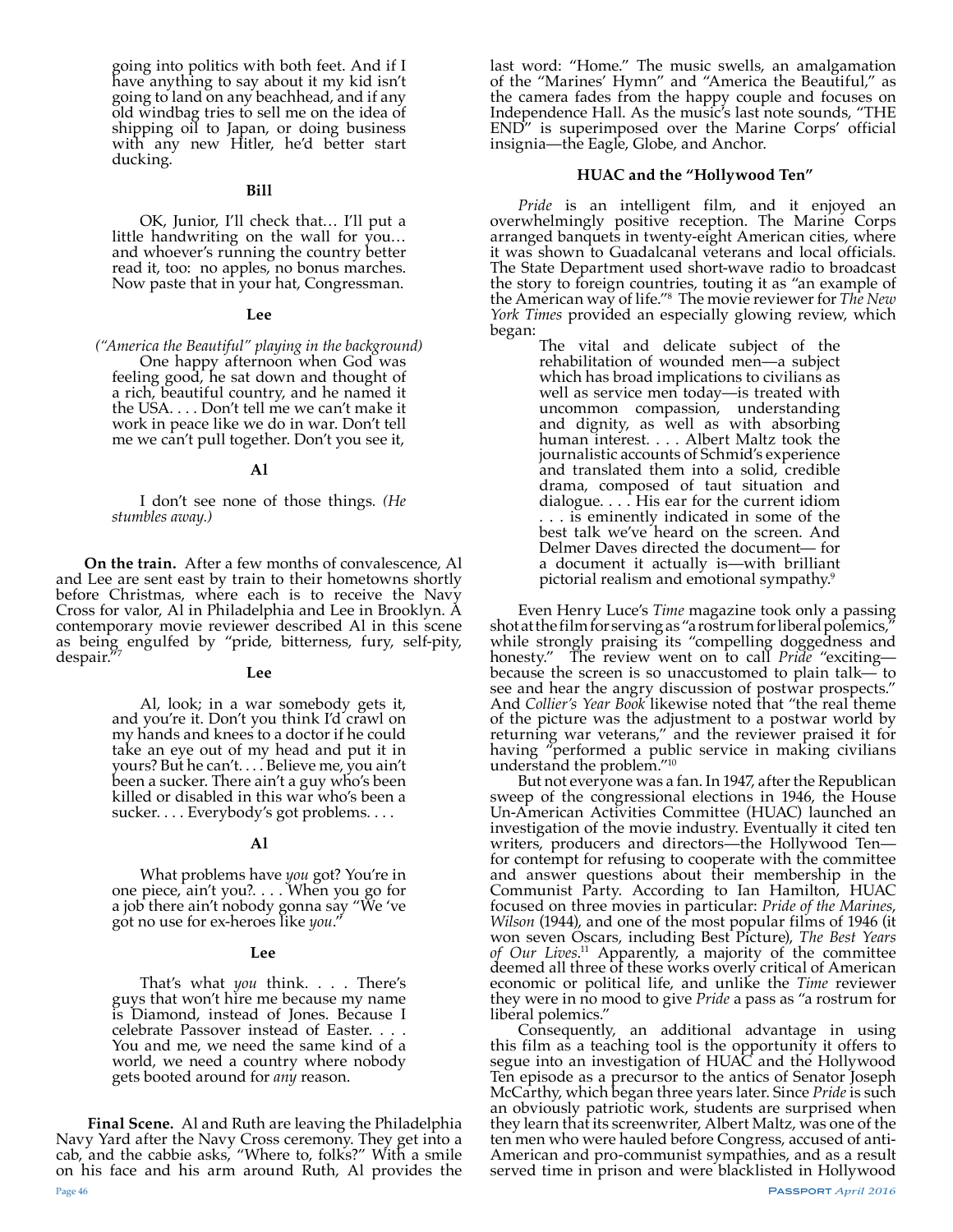for more than a decade. (The one Oscar nomination that the film received was for Maltz's screenplay.)<sup>12</sup>

But perhaps the movie *was* a subversive film at the time, as it sought to draw attention to America's recent economic and foreign policy history. In the process, it seemed to be advocating the sort of interventionist state that for decades would be a defining characteristic of post-World War II American liberalism. It is not Robert Taft's small-town or rural America that is portrayed here on the home front, but instead an urban, industrial world.13

In 1945 *Pride of the Marines* connected its audiences with three sets of issues that are again very much with us seventy years later: returning veterans, particularly the disabled, and society's response to them; our nation's role in the world; and the nature of America's political economy. There seems to be relatively little dissent these days about the need to provide care for veterans, especially wounded vets, at least among attentive segments of the public. Not so for the other two issues involving the role of the national government at home and abroad.

#### Notes:

1. For an introduction to this collection, see http://wcftr.commarts. wisc.edu/about/history.

2. Ronald Briley has also advocated teaching with "Hollywood films that have tried to address the fears and aspirations of the American citizenry, while also attempting to turn a profit." See Briley, "Reel History and the Cold War," *OAH Magazine of History* (Winter 1994): 19.

3. *New York Times*, November 11, 1942, 16.

4. Roger Butterfield, "Al Schmid: Hero," *Life* (March 22, 1943), 35–44; and *Al Schmid: Marine* (New York, 1944). See also "Dear Ruth," *Time*, February 1, 1943, at

http://content.time.com/time/ subscriber/article/0,33009,790773,00. html.

5. David Gerber develops this point in

"In Search of Al Schmid: War Hero, Blinded Veteran, Everyman," *Journal of American Studies* 29 (1995): 1–32.

6. A reference to Orson Welles's production of the CBS radio drama "War of the Worlds," the Mercury Theater's Halloween episode in 1938. See the lengthy article on the production at https://en.wikipedia.org/wiki/The\_War\_of\_the\_Worlds\_(radio\_ drama).

7. "The New Cinema," *Time,* September 3, 1945, at http://content. time.com/time/subscriber/article/0,33009,855271-100.html.

8. "Offer of Proof Through Jerry Wald, Motion Picture Producer," n.d., Albert Maltz Papers, Wisconsin Historical Society. Gerber does not cite the Maltz papers, or other Hollywood Ten collections, at the Wisconsin Historical Society, but he does cite a Maltz collection at Boston University's archives (24).

9. Bosley Crowther, "The Screen," *New York Times*, August 25, 1945, 7.

10. "The New Cinema," *Time*, September 3, 1945; *1946: Collier's Year Book Covering Events of the Year 1945* (New York, 1946), 355.

11. Ian Hamilton, *Writers in Hollywood, 1915-1951 (*New York, 1990), 283–99.

12. Gerber erroneously awards the Oscar to Maltz for *Pride*, 21. Five years later, Maltz's screenplay for the highly acclaimed *Broken Arrow* (1950) was also nominated for an Oscar. But because Maltz was blacklisted by then, his friend Michael Blankfort fronted for him. Blankfort was publicly recognized as the author for forty years. "Mending Broken Arrow," *Los Angeles Times*, June 29, 1991, http://articles.latimes.com/1991-06-29/entertainment/ca- 1195\_1\_broken-arrow. 13. For a succinct characterization of Taft's America, see Eric

Goldman, *The Crucial Decade and After* (New York, 1960), 54. Teachers might wish to have their students learn more about Al Schmid's postwar life. Gerber's account of Al's "resistance to rehabilitation" and his difficult relations with other wounded

veterans, including foxhole mate Lee Diamond, stands in marked contrast to the film's portrayal. Gerber, "In Search of Al Schmid," 13 and esp. 30–32.

#### **The Early Cold War on Film**

#### Matt Loayza

Using historical films as primary source materials in the teaching of U.S. foreign relations is an effective way of engaging students and prompting them to think critically about what they watch as well as what they the teaching of U.S. foreign relations is an effective way of engaging students and prompting them to think critically about what they watch as well as what they read. Anyone interested in thought-provoking films that can pique student interest in the early Cold War (1945–1962) and help them grasp the issues and public fears related to this era might consider the 1954 science fiction film *Them!* and the 1962 political thriller *The Manchurian Candidate.* 

By the time my students begin to study the Cold War, they have already worked with a variety of primary source materials, such as newspaper articles, advertisements,

government correspondence, and personal<br>letters. When introducing introducing students to using films as historical texts, it is helpful to begin by reminding students to analyze the film clip rather than simply watch it. I explain that historians don't look to Hollywood films for accurate historical accounts, but rather for clues and insights about the assumptions, concerns, hopes, and fears expressed in a particular time period. I encourage them to consider the message that the screenwriter and/or director wants to present and the assumptions built into the narrative (i.e., *Them!* and *The Manchurian Candidate* both reflect War, and both films can help students better grasp the extent to which the Soviet threat came to permeate American society. Prior to using these films, I found that students, even those who possessed an exceptionally keen grasp of interests of the two superpowers, and had read the likes of George Kennan and Paul Nitze tended to dismiss the Soviets as the next in a long line of historical "bad guys." What was missing, I concluded, was adequate attention to how Cold War narratives reached the public and

how the story is told).

popular fears that emerged during the early Cold

the competing economic systems, ideals, and

how the public consumed these messages.

*Them!* and *The Manchurian Candidate* both reflect popular fears that emerged during the early Cold War, and both films can help students better grasp the extent to which the Soviet threat came to permeate American society. Prior to using these films, I found that students, even those who possessed an exceptionally keen grasp of the competing economic systems, ideals, and interests of the two superpowers, and had read the likes of George Kennan and Paul Nitze tended to dismiss the Soviets as the next in a long line of historical "bad guys." What was missing, I concluded, was adequate attention to how Cold War narratives reached the public and how the public consumed these messages.

 The first film I use in class is the 1954 science fiction/ horror classic *Them!*<sup>1</sup> Before screening it, I give students an introductory lecture on the Cold War and have them read contemporary perspectives on U.S.-Soviet Relations (usually George Kennan's 1946 "Long Telegram" and Ambassador Nikolai Novikov's 1946 telegram to Moscow).2 I also assign *Life* magazine's June 1948 article "The Reds Have a Standard Plan for Taking Over A New Country."3 When we discuss these readings in class, students usually begin by comparing the Kennan and Novikov articles. Later, when I ask them how the analysis of the Soviet threat presented in the June 1948 issue of *Life* measures up to Kennan's analysis, there is general agreement that *Life* conveyed a more exaggerated, dire sense of an immediate threat than did Kennan. The *Life* article helps students understand that Cold War precepts were not simply conveyed in trickle-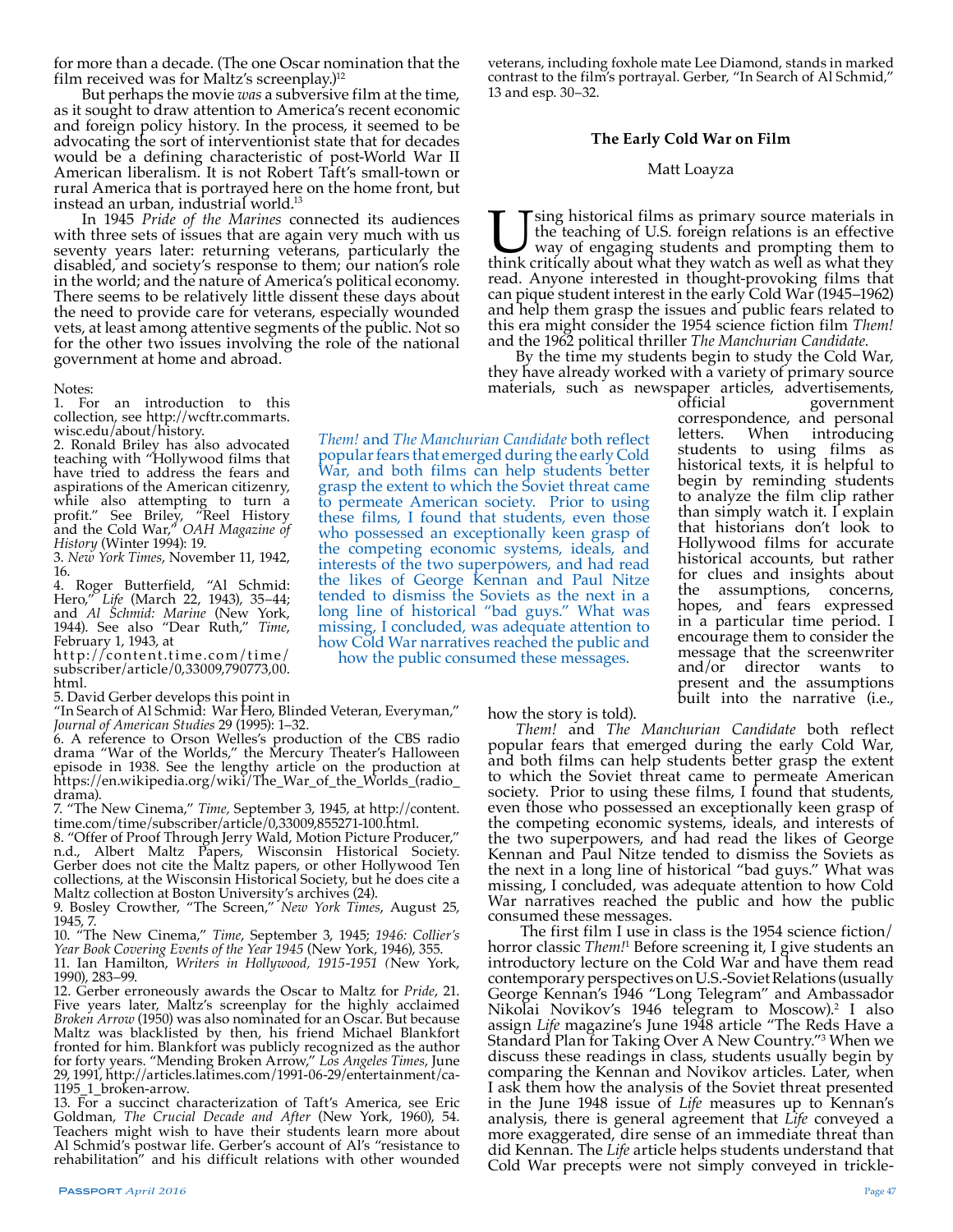down fashion from statesman to layman. It also provides a solid foundation for exploring how popular culture (in this case, Hollywood films) conveyed and/or reflected popular fears about the Cold War conflict.

 In the backstory of *THEM!* it is revealed that the Trinity test has caused the ants of New Mexico to mutate into giant carnivorous insects. In order to meet the threat, FBI agent Bob Graham (played by James Arness) joins forces with an elderly scientist, Dr. Harold Medford (Edmund Gwenn), and his young daughter, Dr. Pat Medford (Joan Weldon).<sup>4</sup> Before showing the first clip from *THEM!,* I explain that upon discovering the murderous ants, the elder Dr. Medford is sent to Washington DC to brief top policymakers on the nature of this new and frightening threat.

I ask students to take notes on Dr. Medford's presentation, which succinctly describes the killer ants in just under two minutes (clearly not a history professor!). Of particular interest is his description of the ants as "savage," "ruthless," "chronic aggressors" who use "slave laborers" and show "instinct and talent for industry and social organization." *THEM!'s* fictional ants clearly possess the same characteristics that the *Life* magazine article attributed to Soviet communists.

After revealing the nature of the threat to humanity, the narrative establishes that collaboration between the state and the scientific community will be necessary to defeat the ant hordes. This is made explicit in a clip in which Bob Graham leads a mission to destroy an ant nest. After dispatching the insects with machine guns and poison gas, the soldiers look to the elderly Dr. Medford to confirm the success of their mission. Although Medford did not participate directly in the nest attack, their deference to his judgment indicates that he is the

expert and architect of the plan.<br>Although *THEM!* pres

Although *THEM!* presents the central conflict in stark and uncompromising terms, it offers more ambiguous depictions of gender roles. The only major female character, Pat Medford, certainly fulfills the role of a "damsel in distress," but the plot does include scenes that portray her as an assertive, progressive woman progressive confident in her abilities and her potential to contribute. This is

evident in the scene that follows the nest attack. As the men relax on the edge of the battlefield and celebrate their success, Dr. Pat Medford comes striding into the scene, disturbing the all-male space. Although she has to this point shown that her fashion preferences lean toward the traditional (think skirts, hats, and purses), she now appears in attire more suitable for hunting giant insects than for a trip to the local ice cream parlor. Her appearance clearly causes consternation among the men, leading Bob to declare that the site is "no place for you or any other woman." Pat convincingly responds that her scientific knowledge makes her presence not simply beneficial, but indeed essential to the success of the mission. Having lost the debate, Bob nevertheless looks to the elder Medford for paternal approval before stalking away in grudging acceptance. The film's ambivalence toward active female participation in the Cold War reflects a society that placed a heightened emphasis on domesticity even as growing numbers of women were entering the workforce.<sup>5</sup> As a document from the mid-1950s, *THEM!* can help students better understand how films can both reflect and perpetrate popular fears related to the Cold War and the dawn of the Nuclear Age.

For those who would prefer to engage students with metaphors more subtle than vicious mutant bugs, I suggest 1962's *The Manchurian Candidate.* This film works on several different levels and can be taught in a number of ways. For

example, historians can use the film in general education survey courses as part of a broader discussion of the Red Scare and the early Cold War.

*The Manchurian Candidate* begins with a depiction of the Korean War in 1952. A U.S. Army platoon is betrayed by its Korean guide, captured by enemy (presumably Soviet) troops, and spirited away to Manchuria by helicopter. There, under the direction of Dr. Yen Lo, the men are subjected to communist brainwashing that leads to the deaths of two of the squad members. The rest are given false memories so they cannot recall the experience. They are then taken back to the field. They return home believing (erroneously) that they survived battle thanks only to the brave deeds of Staff Sgt. Raymond Shaw, who receives a hero's welcome upon his return stateside. However, Shaw's Manchurian conditioning has turned him into a "sleeper agent" who, when awakened by the display of the queen of diamonds playing card, turns into a robot-like assassin.6 By incorporating the Korean War and the Red Scare into the narrative, the plot effectively depicts the fears common to the early Cold War: that average Americans were becoming increasingly vulnerable to hidden forces that sought to manipulate individuals by advancing hidden agendas.<sup>7</sup>

About half an hour into the film, the plot takes an interesting and entertaining turn in back-to-back scenes that feature Raymond Shaw's Russian and Chinese handlers. The clever communists circulate the ruse that Shaw has been injured in a car accident and taken to a hospital. The hospital is actually a safe house where the communists plan to observe Shaw and determine the success of his brainwashing. Prior to starting the clip, I ask students to compare and contrast the portrayal of the Soviet

agent Zilkov (Albert Paulsen) and the Chinese spy, Dr. Yen Lo (Khigh Dhiegh) so that they can discuss the two "bad guys" after the film.

The film clip quickly establishes that the two men are not equals. Although Zilkov is one of the most powerful Soviet agents on the East Coast, he defers to Yen Lo and repeatedly refers to him by his title, "Doctor." Yen Lo, on the other hand, appears to view his Soviet counterpart as more supplicant than

colleague and addresses him as "my dear Zilkov." In addition to possessing a higher rank, Yen Lo also appears to take greater pleasure in his work; he approaches espionage and mind-control with far greater relish than Zilkov. When Zilkov elaborates upon the details of the hospital's cover story and operations, he boasts that it was one a very limited number of Soviet spy operations in the United States that "actually showed a profit at the end of the last fiscal year." Yen Lo responds with a mock warning to his comrade about the "highly infectious" nature of the "virus of capitalism," quipping that "soon you'll be lending money out at interest!" When Zilkov fails to show proper appreciation for the joke, Yen Lo advises his comrade to "try to cultivate a sense of humor" in order to "lighten the burdens of the day." He sets the example: after declaring that Shaw's conditioning has produced an efficient, "entirely police-proof" killer, Yen Lo adds that Shaw's "brain has not only been washed, as they say, it has been dry-cleaned." Students remark upon how Zilkov's joyless, nervous demeanor contrasts with Yen Lo's delight in causing mayhem.

In the next scene, Zilkov and Yen Lo argue about whether or not Shaw is ready to be turned over to his American operator. Zilkov appears to be highly agitated. He paces beside Shaw's bed, and a close-up highlights the beads of sweat that appear on his face as he begs Yen Lo to test Shaw's capabilities. Yen Lo, who is seated on the

These scenes enable us to discuss how racial stereotypes influenced Hollywood's portrayal of the communist enemy. The two characters are polar opposites and provide opportunities to analyze how Hollywood perpetrated cultural and racial images such as those embodied in the late nineteenth-century stereotype of the "Yellow Peril."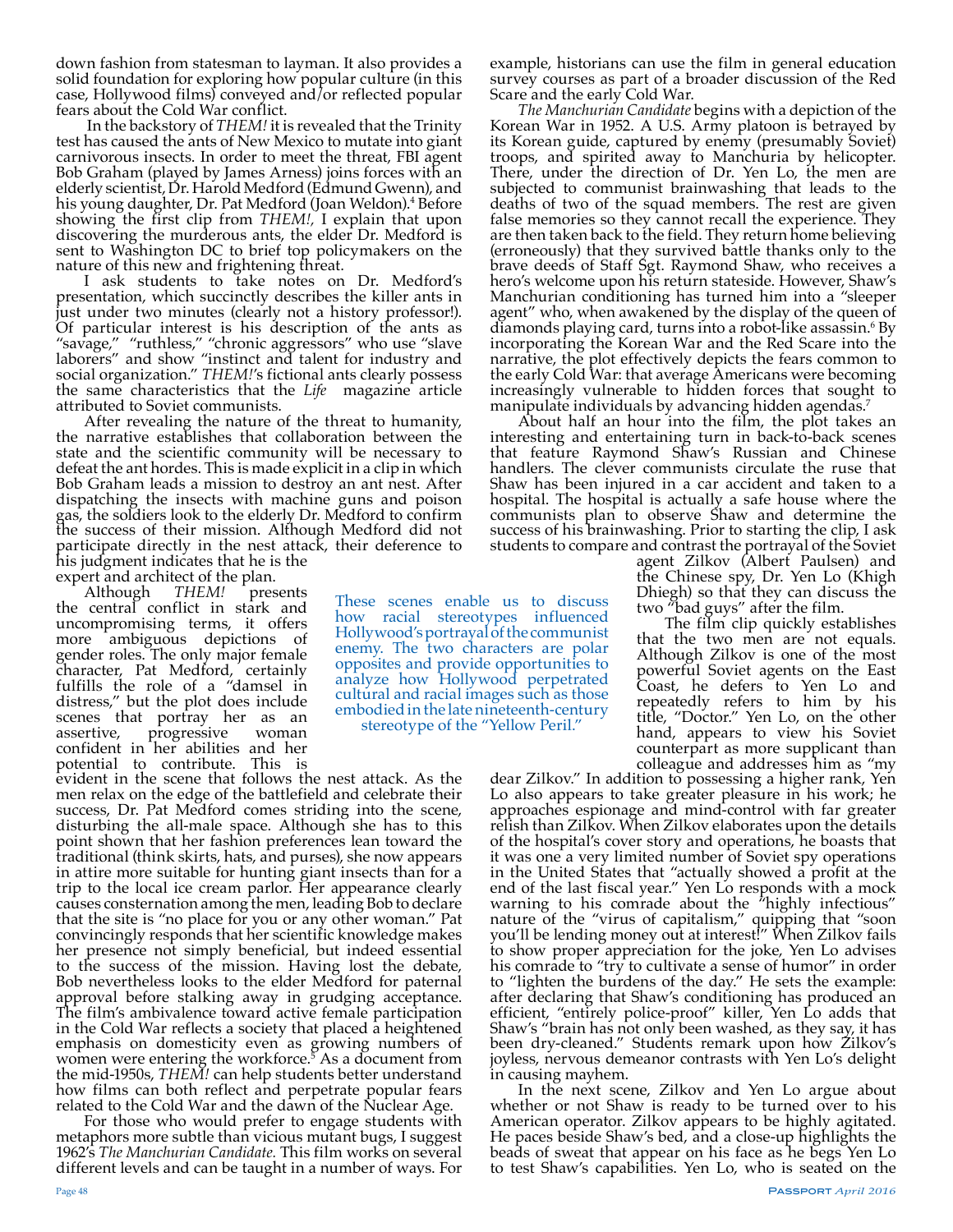other side of Shaw's bed, is preoccupied with some origami (note the conflating of Japanese and Chinese culture) and appears to be mildly bored. Although neither man shows any reluctance to commit murder, Yen Lo takes a more casual attitude toward killing. Tiring of the discussion, he advises Zilkov to have Shaw kill one of his own people if he really wants to test the American before turning him over. Zilkov replies that the Russian operation is short-staffed as it is. In exasperation, he demands that Yen Lo suggest a suitable victim. Yen Lo laughs heartily and reminds his colleague to conduct himself "with humor, my dear Zilkov, always with a little humor!"

These scenes enable us to discuss how racial stereotypes influenced Hollywood's portrayal of the communist enemy. The two characters are polar opposites and provide opportunities to analyze how Hollywood perpetrated cultural and racial images such as those embodied in the late nineteenth-century stereotype of the "Yellow Peril." The plot distinguishes Yen Lo from both the Russians (he refers condescendingly to the Soviet Union as a "young country,") and the Americans (he boasts that Shaw, when his brainwashing is complete, has been purged of the "uniquely American qualities of guilt and fear"), making it clear that his cunning, sophisticated brand of evil stems more from his Asian origins than his communist ideology. As an updated version of the early twentieth-century literary villain Fu Manchu, Yen Lo can be discussed both in a Cold War context, with reference to Communist China's role in the Korean War, as well as a domestic context, in association with enduring negative stereotypes of Asians that predate the Cold War by decades.<sup>8</sup>

Subsequent questions as to why the characters are portrayed so differently provide an opportunity to introduce how the Chinese indoctrination of U.S. POWs in Korea, translated by contemporary observers as "brainwashing," prompted CIA Director Allen Dulles to issue reports warning of communist efforts to wage "brain warfare" and led academics to invent terms such as "menticide" to refer to methods devised by the Chinese communists to realize the "robotization of man."9 The film effectively drew upon recent history, along with longstanding ethnic stereotypes, to construct a formidable and convincing villain in Yen Lo.10 Viewed in this context, *The Manchurian Candidate* is a valuable supplementary source for explaining that the Cold War was not simply the preserve of statesmen and politicians, but rather had a significant impact on everyday life that found expression in multiple areas of American

culture.<br>Popular films can enrich student understanding of a wide number of topics. Like other primary sources, they can provide compelling and challenging material for students to analyze and discuss. Used as texts, they can help students grasp the broader impact of historical events such as the Cold War on the popular imagination and can help them learn to critically assess contemporary films that claim to possess some explanatory power about various aspects of U.S. foreign policy.

Notes:<br>1. Them!, 1. *Them!,* DVD, directed by Gordon Douglas (1954; Burbank, CA: Warner Home Video, 2002). 2. George Kennan's "Long Telegram" and Nikolai Novikov's "Telegram to the Soviet Leadership" are both available on many websites in edited and full versions. For example, see "Long Telegram" (Moscow to Washington) (February 22, 1946), at http:// nsarchive.gwu.edu/coldwar/documents/episode-1/kennan.htm; and "Telegram from Nikolai Novikov, Ambassador to the US, to the Soviet Leadership," September 27, 1946, History and Public Policy Program Digital Archive, AVP SSSR, f. 06. op.8, 45, 759, published in Mezhdunarodnaya Zhizn' #11, 1990, 148–154, translated for CWIHP by Gary Goldberg, at http://digitalarchive.wilsoncenter. org/document/110808.pdf?v=c46f797bf3d939c2c328ac98eb778f09. 3. "The Reds Have a Standard Plan for Taking Over a Country,"

*Life* (June 7, 1948). See also Les K. Adler and Thomas G. Paterson, "Red Fascism: The Merger of Nazi Germany and Soviet Russia in the American Image of Totalitarianism, 1930's–1950's," *The American Historical Review* 75, no. 4 (April, 1970): 1046–64. 4. *Them!*

5. See Elaine Tyler May, *Homeward Bound: American Families in the Cold War* (New York, 1988).

6. *The Manchurian Candidate*, DVD, directed by John Frankenheimer (1962; Santa Monica, CA: MGM Home Entertainment, 1998). 7. David Seed, *Brainwashing, The Fictions of Mind Control: A Study of Novels and Films Since World War II* (Kent, OH, 2004). 8. See chap. 6 of William F. Wu, *The Yellow Peril: Chinese Americans in American Fiction, 1850-1940* (Hamden, CT, 1982). 9. Allen Dulles, remarks to the National Alumni Conference of the Graduate Council of Princeton University, Hot Springs, VA, April 10, 1953, available at http://www.foia.cia.gov/sites/default/files/ document\_conversions/5829/CIA-RDP80R01731R001700030015-9. pdf. For a detailed analysis of how the early connotations of the term "brainwashing" were specifically tied to Communist China, see chap. 5 of Abbott Gleason, *Totalitarianism: The Inner History of the Cold War* (Oxford, UK, 1995), 89–107. 10. On the emergence of Fu Manchu as a significant character in American popular culture, see Wu, *The Yellow Peril,* especially chap. 6.

# **Teaching the Early 1980s Cold War with Popular Film**

# Molly M. Wood

**A** n elevator door opens, far underground. Two men<br>exit and punch a code into a digital pad, which slowly<br>leaves the control room, and the new team enters. Each exit and punch a code into a digital pad, which slowly opens a thick steel door. The previous two-man shift leaves the control room, and the new team enters. Each man takes a separate chair in front of a bank of computer monitors. They chat amiably as they punch buttons and work through their protocol. Suddenly an alarm sounds, followed by an anonymous voice giving them a code, which they each copy down. The men know exactly what to do. They have practiced this exact scenario hundreds of times, so their movements are confident and businesslike. They reach for identical red boxes, unlock them, and remove envelopes. The launch codes in them match. They then enter those codes into their computers. The computers respond: "Launch order confirmed." They realize that this is not a drill, and the younger officer says, quietly, "Holy shit."

The countdown begins. "T minus sixty," the disembodied voice says. The officer in charge says, "O.K. let's do it." They each insert a launch key into a separate lock and turn it to "set." At this point, we see the first slight hesitation from the senior officer. His junior prompts him: "Sir?" They both proceed with the manual enabling of missiles by flipping a series of switches. But while the younger officer, Phelps, continues flipping switches, the senior officer, Larsen, starts mumbling "This has got to be a mistake" and reaches for his phone. Meanwhile, the other officer has proceeded to enable all ten missiles. No one answers the phone. Larsen shouts at Phelps, "Get me wing command post." "That's not the correct procedure, Captain," Phelps replies. "Try SAC headquarters," Larsen responds, sounding increasingly desperate. "That's not the correct procedure," comes the response. "Screw the procedure," Larsen yells. "I want someone on the goddamn

phone before I kill twenty million people!"<br>Finally, Phelps grabs his phone. Again, no one answers.<br>"I got nothing here," he says. "They might've been knocked out already." "All right," Larson replies, "on my mark to<br>launch." And the countdown resumes at T minus twelve. At T minus five, Larson removes his hand from the key that he must turn in order to launch the missiles. "Sir, we have a launch order," Phelps says. "Put your hand on the key, sir!" The countdown reaches zero. Larson stares at the key, murmuring unintelligibly. Meanwhile, Phelps has taken out his sidearm and is pointing it at Larson's head. "Sir, we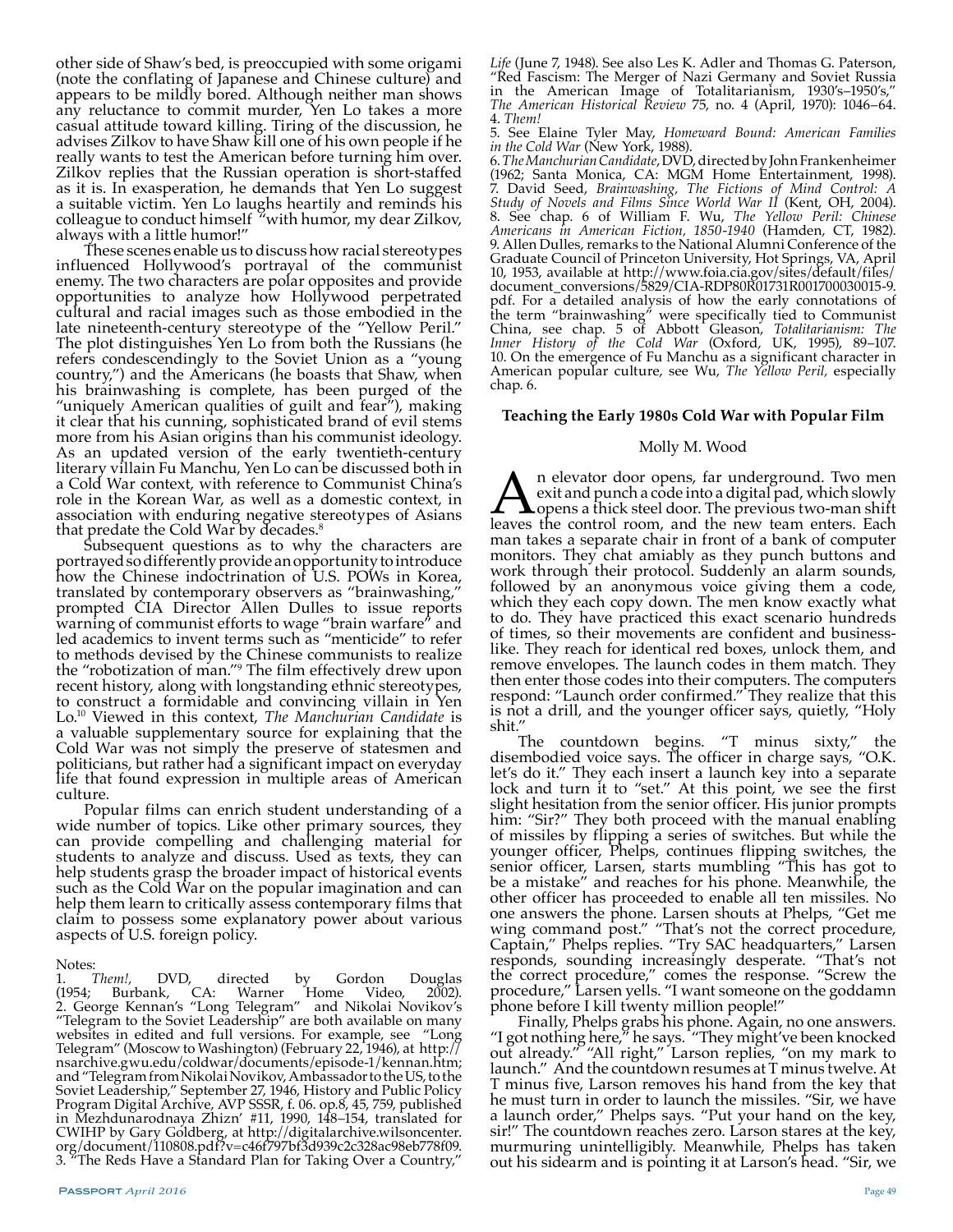are at launch. Turn your key," Phelps commands. Larson continues to murmur, saying "I'm sorry. I'm so sorry." And once again Phelps says, as he clicks the safety off his weapon, "Turn your key, sir." The scene ends abruptly.<sup>1</sup>

This fictional scenario occurs at the beginning of the 1983 film *War Games*. It was, of course, an elaborate drill, intended to push the men to the very brink and make sure they would follow through with their orders even if they *really believed* they would be launching the missiles. The clip effectively illustrates human resistance to killing twenty million people with the flip of a switch. The scene also provides the context for the overall premise of the film: the misguided belief that tasking a supercomputer, instead of a human being, with the "decision" to launch missiles would result in a "fool-proof" system. In *War Games*, a teenage computer hacker thinks he is playing a new computer strategy game called "Global Thermonuclear War," but instead he has initiated a *real* "war game" that will result in a nuclear first strike. The opening scene also serves as one way of introducing a discussion about Cold War fears and anxieties—in this case, the heightened fears of nuclear

war with the Soviet Union in the early 1980s. While we in the classroom are accustomed to teaching about "what happened" during the Cold War from a variety of perspectives, it remains particularly challenging to help students understand, analyze and interpret the very real *emotions*, namely fear and anxiety, associated with the Cold War.

After they watch this film clip, the students are given additional context to help them understand the heightened level of fear and anxiety about possible nuclear war with the Soviet Union in President Ronald Reagan's first term. We discuss events from the December 1979 Soviet invasion of Afghanistan to Reagan's infamous

condemning the Soviet Union as an "evil empire"2 and his announcement, two weeks later, of the Strategic Defense Initiative, a far-fetched proposal to build a defensive shield that would protect the United States from incoming Soviet missiles.<br>Two primary sources, the first volume of Reagan's

Two primary sources, the first volume of Reagan's published diary and his 1990 memoir, *An American Life,* have also proved very useful for supplementing discussions about these years, particularly 1983.<sup>3</sup> For example, in<br>a diary entry from March 7, 1983, Reagan wrote about his preparation for the speech on the Strategic Defense Initiative: "I'm going to take our case to the people only this time we are declassifying some of our reports on the Soviets and can tell the people a few frightening facts."4 I ask students why Reagan would be so intent on providing "frightening facts" to the American public and what impact those facts might have. Later in March, the president made further preparations for the speech and explained that he did "a lot of re-writing," much of which "was to change bureaucratic talk into people talk."5 I want to know how the students interpret this statement. What do they believe Reagan meant by "people talk" versus "bureaucratic talk" and what might this reveal to us about Reagan's reputation as "the Great Communicator"?

Later that year Reagan also wrote, in his diary and memoirs, about the news that the Soviet Union had shot down a Korean passenger plane. Echoing the words from his speech in March, he declared that "if the Free World needed any more evidence in the summer of 1983 that it was facing an *evil empire* [my italics], we got it the night of August 31 when a Russian military plane cold-bloodedly shot down a Korean airliner, Flight 007, murdering 269 innocent passengers, including a U.S. congressman and sixty other Americans."6 He also linked the incident directly to his SDI proposal:

> If, as some people had speculated, the Soviet pilots simply mistook the airliner for a military plane, what kind of imagination did it take to think of a Soviet military man with his finger close to a nuclear push button making an even more tragic mistake? If mistakes could be made by a fighter pilot, what about a similar miscalculation by the commander of a military launch crew? Yet, if somebody made that kind of mistake—or a madman got possession of a nuclear missile—we were defenseless against it. Once a nuclear missile was launched, no one could recall it, and until we got something like the Strategic

Later that year Reagan also wrote, in his diary and memoirs, about the news that the Soviet Union had shot down a Korean passenger plane. Echoing the words from his speech in March, he declared that "if the Free World needed any more evidence in the summer of 1983 that it was facing an *evil empire* [my italics], we got it the night of August 31 when a Russian military plane cold-bloodedly shot down a Korean airliner, Flight 007, murdering 269 innocent passengers, including a U.S. congressman and sixty other Americans."

Defense Initiative system in operation, the world<br>was helpless against helpless against nuclear missiles.7

Reagan then drew further connections between the KAL incident and the film *The Day After*, which he had seen at a private screening. I show students the "attack segment" (approximately six minutes) from this made-fortelevision movie, which first aired publicly on November 20, 1983.<sup>8</sup> The clip begins with a control room sequence showing military personnel on the phone confirming a "massive attack against the U.S., with "over three hundred missiles inbound." The next scene depicts

Kansas City, Missouri. Air raid sirens blast as people run, panicked, through the streets to take shelter. A longdistance shot of Kansas City is followed by a blast of blinding light and the iconic mushroom cloud. Scenes of horror and mayhem flash by quickly for the next three minutes. Another mushroom cloud. People stampeding. Buildings being blown apart. Roaring fires. And snapshots of individuals and groups of people transformed in a split second into eerie images of skeletons and then nothing, to illustrate the instantaneous obliteration of all of those within a certain radius of each blast. The only sounds are of wind, explosions, roaring fire and screams. Even though the production values of the film are dated, students are usually fairly shocked by the graphic depiction of a nuclear holocaust. I explain to them that the film, and especially the sequence they viewed, relied partly on declassified government footage of early nuclear tests.

Reagan watched the film at Camp David on October 10, more than a month before its scheduled air date. In his memoir, he excerpted part of his diary entry from that same night. "It is powerfully done . . . It's very effective and left me greatly depressed. . . . My own reaction: we have to do all we can to have a deterrent and to see there is never a nuclear war."

 The KAL flight had drifted off course into Soviet airspace. But the Soviets had been tracking an American spy plane earlier, and while that plane had already returned to its base on one of the Aleutian Islands, there was some understandable confusion about which plane was now in Soviet airspace. After considerable hesitation, the Soviets finally gave the order to "destroy target."<sup>10</sup> American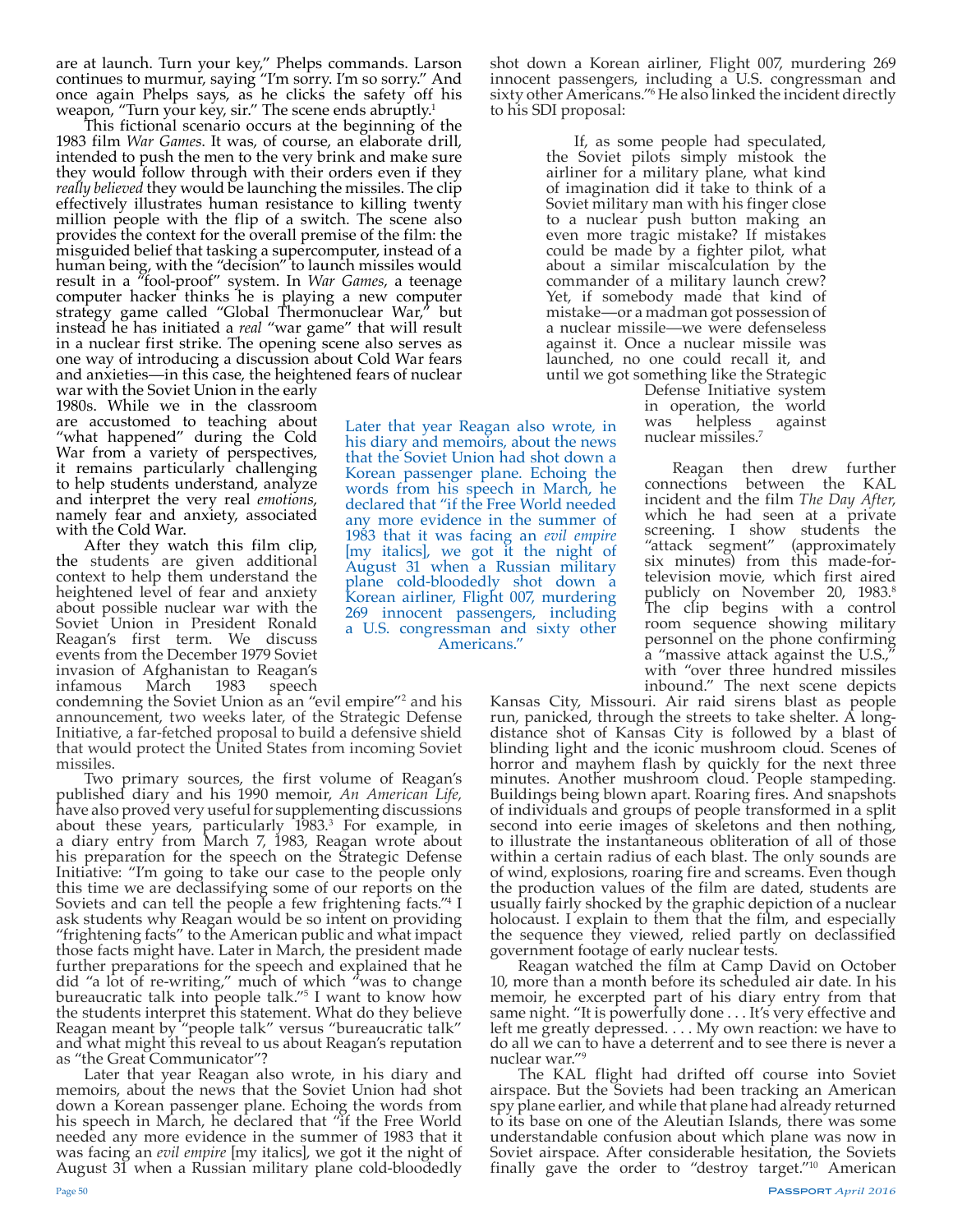leaders, Reagan included, reacted with intense anger and had an initial urge to respond strongly, based on the spotty raw intelligence that was available in the immediate aftermath of the incident. However, clearer heads prevailed in the U.S. intelligence agencies, where it was decided that the incident was surely a terrible mistake. Later that same month, the CIA concluded in a report for the White House that the relationship between the United States and the Soviet Union was "pervasively bleak." David Hoffman, in his book *The Dead Hand: The Untold Story of the Cold War Arms Race and its Dangerous Legacy*, describes "a wave of fear about nuclear war" in the fall of 1983 that "gripped both the Soviet Union and the United States."11

As we discuss the ubiquitous nature of popular culture, students can begin to see the films of this era as rich primary source material for understanding the contemporary mood of the American public. Yet another example of such material is the 1984 cult favorite R*ed Dawn*, which graphically portrayed a sudden Soviet attack on the United States and the small band of high school students who wage a guerilla war against the invaders. By showing just the two-minute trailer for the movie, I can raise additional themes with students, including the meaning of an attack on the "American heartland," the appeal of grass-roots action, and guerilla warfare-style resistance to an overt attack; I can then contrast those themes with the theme of preventing an accidental war.

Popular culture in a variety of forms, especially film, has pervaded the lives of most Americans, making it an effective tool for gaining a greater understanding of the emotional content of the Cold War era. Understanding what fears and anxieties people felt and how those feelings were expressed in cultural forms is not only part of the historian's task, but also part of the work of classroom teaching.

#### Notes:

1. *War Games*, directed by John Badham (1983; MGM/UA Entertainment Co.).

2. Ronald Reagan, Address to the National Association of Evangelicals, 8 March 1983. Available at the Voices of Democracy, which is an NEH-sponsored project website. http:// voicesofdemocracy.umd.edu/reagan-evil-empire-speech-text/. 3. An excellent secondary source for an overview of and context for the tense months of autumn 1983 is chap. 3, "War Scare," in David E. Hoffman's Pulitzer Prize-winning book, *The Dead Hand: The Untold Story of the Cold War Arms Race and its Dangerous Legacy* (New York, 2009), 73–100. 4. Douglas Brinkley, ed., *The Reagan Diaries, Unabridged*, vol. 1, *January 1981–October 1985* (New York, 2009), 203. 5. Ibid., 209.

6. Ibid., 273; and Ronald Reagan, *An American Life* (New York, 1990), 582.

7. Reagan, *An American Life*, 584.

8. *The Day After*, directed by Nicolas Meyer (1983; American Broadcasting Company). The attack segment and the entire movie are both available on YouTube.

9. Reagan, *An American Life*, 585.

10. Hoffman, *The Dead Hand*, 73–8.

11. Ibid., 89.

# **Teaching with Popular Films**

#### Justin Hart

I will be offering something of an unorthodox commentary here because I come at the issue of teaching with popular films from a perspective that is somewhat different from that of the other participants in the SHAFR roundtable. Several years ago I designed a course, which I have since taught frequently, entitled U.S. Foreign Relations through Film. I teach it in a three-hour format and typically show an hour or so of each film—mostly Hollywood features, but also some fairly high-profile documentaries. Readers should thus be aware that I speak as someone who has the luxury of being able to introduce long clips of historical films and to structure every single discussion in a given semester around the viewing and analysis of motion pictures.

I have taught U.S. Foreign Relations through Film in two different ways. Originally I presented a tour of twentiethcentury U.S. foreign relations, starting with a unit on World War I, then moving to a unit on World War II, the Cold War, and Vietnam, before closing with a brief segment on post-9/11 U.S. foreign policy in which I introduced the debate over Michael Moore's *Fahrenheit 9/11*. Over time, though,

I had a harder and harder time getting students to connect with *Fahrenheit 9/11*. Moreover, I wanted a new challenge. I was and continue to be struck by the sheer quantity of important and revealing films<br>made about post-9/11 foreign about post-9/11 foreign policy in the last thirteen years, but picking just one of them to cover in the last day or two of class seemed thoroughly inadequate. I therefore redesigned the class in the fall of 2013 as a survey of post-9/11 U.S. foreign policy through film. On balance I am glad that I did. It has

been an interesting experience, albeit one that has not been without its difficulties.<br>Although I used almost entirely different content for the

two versions of the course, I tried to keep the methodology the same as much as possible. My approach encompasses the way that each of our contributors has addressed the theme of this roundtable—"teaching with popular films as primary sources"—but analyzing films as primary sources is only one of the techniques that I use. In teaching this course, I steal shamelessly from *Teaching History with Film and Television*—the fantastic pamphlet that John O'Connor, the dean of teaching history through motion pictures, put together for the AHA almost thirty years ago. Even though this pamphlet is quite dense, I actually assign the first half of it to my students at the beginning of the course, because it gives them the tools they will need to approach every film we watch. I highly recommend introducing some sort of methodological approach, whether O'Connor or something else, to turn the students into active rather than passive viewers and to give them a sense of what they should be looking for when they view the films.

O'Connor describes four different frameworks for teaching history through the analysis of what he refers to as "moving image documents," a classification that includes feature films, but also documentaries, television, and even fragmentary footage like the Zapruder footage of the Kennedy assassination. Those frameworks include analyzing moving image documents as (1) representations of history, (2) evidence of social and cultural history, (3) evidence of historical fact, and (4) evidence for the history of film and television. Of these, the first and second are the

I steal shamelessly from *Teaching History with Film and Television*—the fantastic pamphlet that John O'Connor, the dean of teaching history through motion pictures, put together for the AHA almost thirty years ago. Even though this pamphlet is quite dense, I actually assign the first half of it to my students at the beginning of the course, because it gives them the tools they will need to approach every film we watch.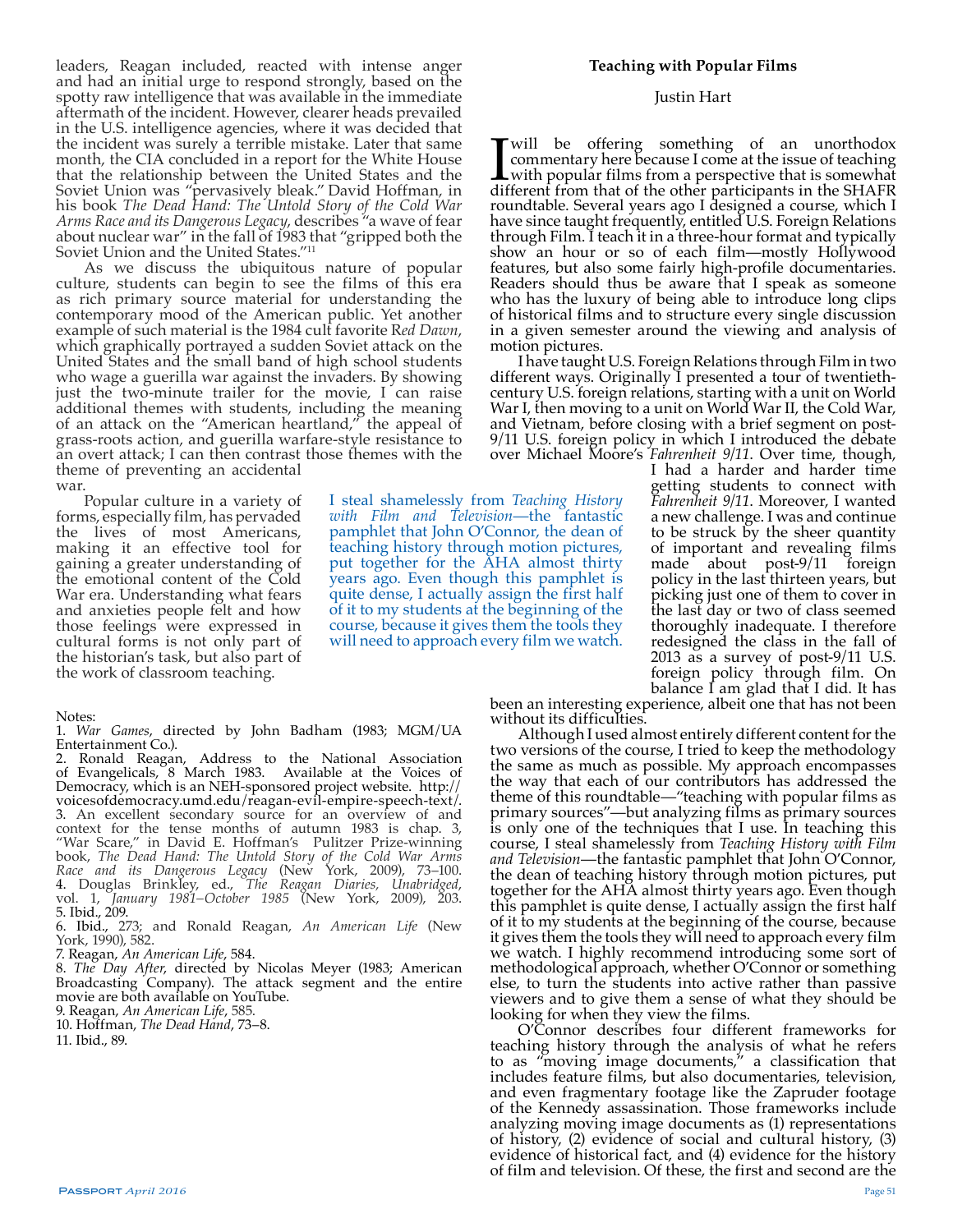ones we discuss most in my class, although we occasionally get into the issues of moving image documents as depictions of historical fact and as evidence for the history of film. (We do not cover television in my course.)

In discussing O'Connor, I begin by talking about what questions we might ask if we use these categories to analyze a motion picture document. I emphasize that the kind of questions asked determines whether the motion picture document is being treated as a primary source or a secondary source, since many films can function in

either capacity depending on how they are analyzed. The first category (film as a representation of history) probably provides the best examples of the way films can function as either primary or secondary sources. This category is basically an exercise in explicating a film's interpretation of history and the historical events it depicts. For example, *Pride of the Marines*, which was made during World War II, is an interpretation of the soldier's/veteran's experience in that war. It is thus a primary source that reflects at least one way that experience was interpreted at the time.

*The Manchurian Candidate*, on the other hand, can function as either a primary source or a secondary source, depending on the questions one asks of it. It can be treated as a secondary source on McCarthyism and the return of Korean War veterans, produced almost

a decade after McCarthy's fall; or it can be viewed as a primary source to help us understand the climate of the Kennedy years, long after McCarthy was discredited. What is important for the students to understand is that, whether viewed as a primary or a secondary source, *The Manchurian Candidate* reflects the very common attitude during the late 1950s and early 1960s that the principal problem with McCarthy was not his warnings about communist subversion, but the fact that the cartoonish lengths to which he took his crusade actually undermined legitimate anticommunism. In other words, it is important to explain to students why this film was not and in fact almost certainly could not have been made a decade earlier.

I actually start my class with *Birth of a Nation*, even though it is not a foreign policy film, to make the same point. It functions as both an historical interpretation of Reconstruction—a secondary source from the perspective of fifty years after the end of the Civil War—and a primary source reflecting the social and cultural attitudes of the Progressive Era in which it was made. The same can be said, of course, for works of history, so it is perhaps useful to think of analyzing a motion picture's interpretation of

That brings us to the second category—films that provide evidence for social and cultural history—which is the one most closely connected to the kind of analysis my colleagues in this forum are doing in their classes. The virtue of this category, which includes films that we will typically but not always treat as primary sources, is that the film doesn't even have to be about foreign policy to reflect foreign policy attitudes. Of the films mentioned here by my colleagues, *Them!* is probably the best example of a film that functions in this capacity, since it offers us a crystal-clear expression of Cold War anxieties without actually addressing particular Cold War issues (save for the atomic test in the movie, which is introduced primarily to jumpstart the science-fiction plot and is not dealt with on its own terms). In my class, I use *Invasion of the Body Snatchers*, which is even further removed from the concerns of the Cold War proper, to serve the same purpose. It is probably

worth pointing out here that sci-fi pictures are particularly good vehicles for teaching how films can convey social and cultural history, even when they do not contain any obvious representation of historical events. In my post-9/11 class, I have used both *District 9* and *28 Weeks Later* in this way, to varying effect.

Before moving on, I also want to discuss the films Molly Wood uses from the 1980s, which straddle the divide between addressing historical issues explicitly and doing so obliquely. Each one reflects in its own way generalized

Reagan-era anxieties about the coming of World War III, although I would also argue that *Red Dawn* and *The Day After* actually take a position on Reagan's more confrontational stance toward communism in the early 1980s. (*Red Dawn* endorses it, whereas *The Day After* questions it.) *War Games*, meanwhile, is a broader critique of the entire logic of mutual assured destruction.

Let me conclude by offering a few reflections on what I have learned teaching a film course using this methodology. Readers will probably not be surprised that it is difficult to get students to think historiographically about feature films and even harder to get them to think in those terms about most documentaries. Although students are not opposed to analyzing films, they are most comfortable with engaging issues of historical fact, and they enjoy

films that are straightforward—films that appear to be "just the facts"—more than films that make a complicated ideological statement. (For example, of the Vietnam films, they prefer *We Were Soldiers* to *The Deer Hunter* or *Apocalypse Now*; in the post-9/11 class, their favorite film is usually the HBO series *Generation Kill*.) They also tend to resist course readings that offer a complicated analysis of a film, and it is a struggle to get them to move beyond accuracy when assessing a film's contribution to the study of history in their writing assignments. In the end, I always feel as if I have at least some success in convincing students to come around to my methodology. However, there is no question that, even at the end of the course, many students still think that the most useful films for understanding history are the ones that adhere most closely to literal presentations of historical events, cast in the terms of widely accepted

historical narratives.<br>Also unsurprising is the fact that students are particularly resistant to analyzing contemporary films about contemporary events as primary sources to hunt for clues about the social and cultural history of our own time. In other words, it is one thing to look back and see how a World War II-era film about World War II, such as *Pride of the Marines*, reflects what we now understand to be a jaundiced view; it is another thing entirely to get them to think historically about events within their own lifetime and accept that fifty years from now, most everyone will look back at *Zero Dark Thirty* or *American Sniper* and see films that are more useful for understanding the time period in which they were made rather than the events they depict.

I have struggled, twice now, to get students to think critically about whether *Zero Dark Thirty* justifies torture. I was surprised to find that I had more success with *American Sniper*, which I taught for the first time in the summer of 2015. Although I expected that I would strike out in trying to get students to view that film as anything other than a slightly embellished version of "the way it really was" rather than a twenty-first-century version of *Sergeant York*, they were willing to engage the politics of the film more

I have struggled, twice now, to get students to think critically about whether *Zero Dark Thirty* justifies torture. I was surprised to find that I had more success with *American Sniper*, which I taught for the first time in the summer of 2015. Although I expected that I would strike out in trying to get students to view that film as anything other than a slightly embellished version of "the way it really was" rather than a twenty-firstcentury version of *Sergeant York*, they were willing to engage the politics of the film more than I expected.